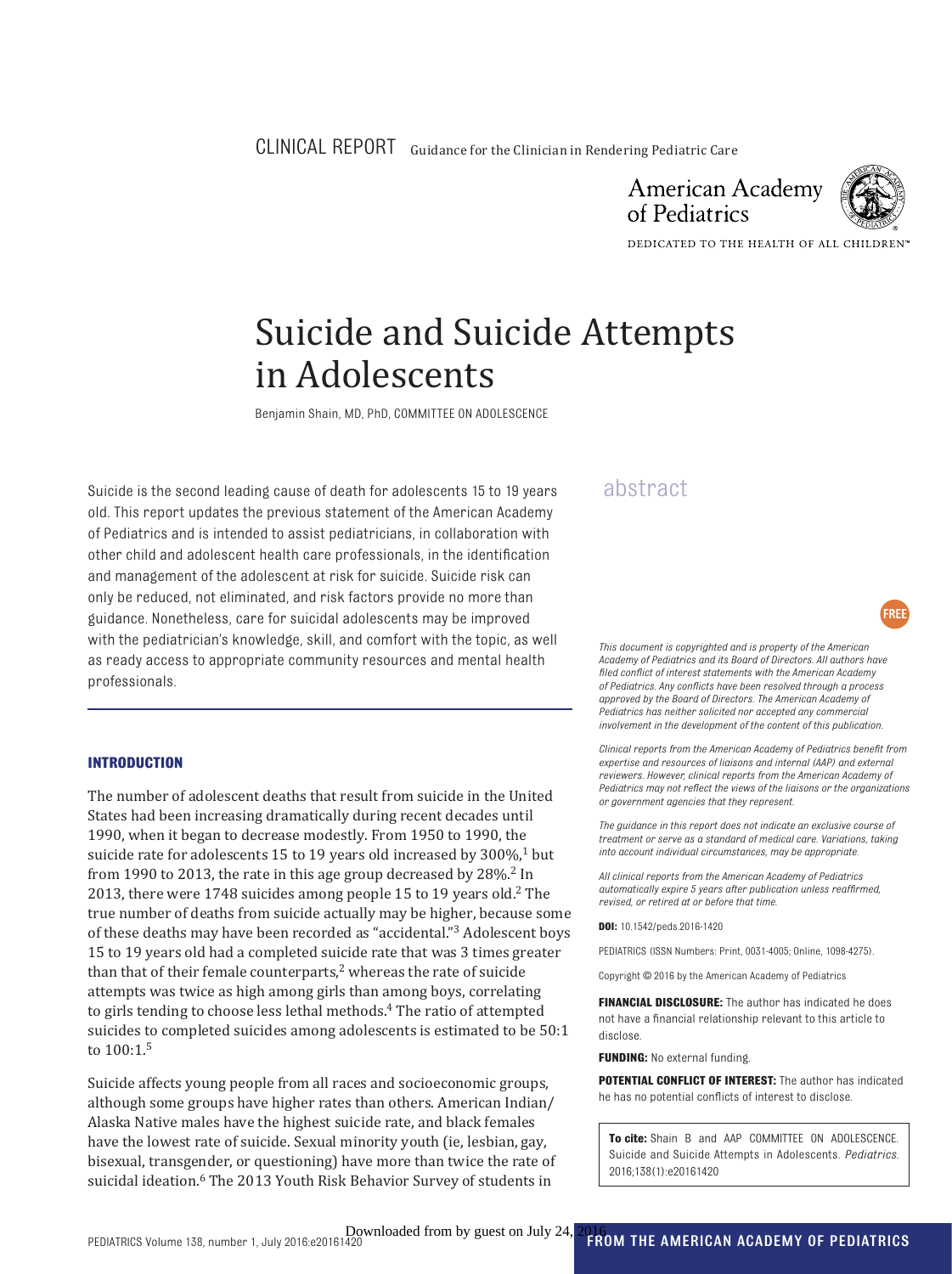grades 9 through 12 in the United States indicated that during the 12 months before the survey, 39.1% of girls and 20.8% of boys felt sad or hopeless almost every day for at least 2 weeks in a row, 16.9% of girls and 10.3% of boys had planned a suicide attempt, 10.6% of girls and 5.4% of boys had attempted suicide, and 3.6% of girls and 1.8% of boys had made a suicide attempt that required medical attention.7

The leading methods of suicide for the 15- to 19-year age group in 2013 were suffocation (43%), discharge of firearms (42%), poisoning (6%), and falling (3%).2 Particular attention should be given to access to firearms, because reducing firearm access may prevent suicides. Firearms in the home, regardless of whether they are kept unloaded or stored locked, are associated with a higher risk of completed adolescent suicide.<sup>8,9</sup> However, in another study examining firearm security, each of the practices of securing the firearm (keeping it locked and unloaded) and securing the ammunition (keeping it locked and stored away from the firearm) were associated with reduced risk of youth shootings that resulted in unintentional or self-inflicted injury or death.10

Youth seem to be at much greater risk from media exposure than adults and may imitate suicidal behavior seen on television.<sup>11</sup> Media coverage of an adolescent's suicide may lead to cluster suicides, with the magnitude of additional deaths proportional to the amount, duration, and prominence of the media coverage.<sup>11</sup> A prospective study found increased suicidality with exposure to the suicide of a schoolmate.<sup>12</sup> Newspaper reports about suicide were associated with an increase in adolescent suicide clustering, with greater clustering associated with article front-page placement, mention of suicide or the method of suicide in the article title, and detailed description in the article text about the individual

or the suicide act.<sup>13</sup> More research is needed to determine the psychological mechanisms behind suicide clustering. $14,15$  The National Institute of Mental Health suggests best practices for media and online reporting of deaths by suicide.16

#### **ADOLESCENTS AT INCREASED RISK**

Although no specific tests are capable of identifying a suicidal person, specific risk factors exist.<sup>11,17</sup> The health care professional should use care in interpreting risk factors, however, because risk factors are common, whereas suicide is infrequent. Of importance, the lack of most risk factors does not make an adolescent safe from suicide. Fixed risk factors include: family history of suicide or suicide attempts; history of adoption<sup>18,19</sup>; male gender; parental mental health problems; lesbian, gay, bisexual, or questioning sexual orientation; transgender identification; a history of physical or sexual abuse; and a previous suicide attempt. Personal mental health problems that predispose to suicide include sleep disturbances, 20 depression, bipolar disorder, substance intoxication and substance use disorders, psychosis, posttraumatic stress disorder, panic attacks, a history of aggression, impulsivity, severe anger, and pathologic Internet use (see *Internet Use* section). In particular, interview studies showed a marked higher rate of suicidal behavior with the presence of psychotic symptoms.21 A prospective study found a 70-fold increase of acute suicidal behavior in adolescents with psychopathology that included psychosis.<sup>22</sup> By definition, nonsuicidal self-injury (NSSI) does not include intent to die, and risk of death is deliberately low. Nonetheless, NSSI is a risk factor for suicide attempts $23,24$  and suicidal ideation.25 More than 90% of adolescent suicide victims met criteria for a psychiatric disorder

before their death. Immediate risk factors include agitation, intoxication, and a recent stressful life event. More information is available from the American Academy of Child and Adolescent Psychiatry26 and Gould et al.11

Social and environmental risk factors include bullying, impaired parent–child relationship, living outside of the home (homeless or in a corrections facility or group home), difficulties in school, neither working nor attending school, social isolation, and presence of stressful life events, such as legal or romantic difficulties or an argument with a parent. An unsupported social environment for lesbian, gay, bisexual, and transgender adolescents, for example, increases risk of suicide attempts.27 Protective factors include religious involvement and connection between the adolescent and parents, school, and peers.26

### **Bullying**

Bullying has been defined as having 3 elements: aggressive or deliberately harmful behavior (1) between peers that is (2) repeated and over time and (3) involves an imbalance of power, for example, related to physical strength or popularity, making it difficult for the victim to defend himself or herself.28 Behavior falls into 4 categories: direct-physical (eg, assault, theft), direct-verbal (eg, threats, insults, name-calling), indirect-relational (eg, social exclusion, spreading rumors), and cyberbullying.29 The 2013 Youth Risk Behavior Survey of students in grades 9 through 12 in the United States indicated that during the 12 months before the survey, 23.7% of girls and 15.6% of boys were bullied on school property, 21.0% of girls and 8.5% of boys were electronically bullied, and 8.7% of girls and 5.4% of boys did not go to school 1 day in the past 30 because they felt unsafe at or to or from school.7 Studies have focused on 3 groups: those who were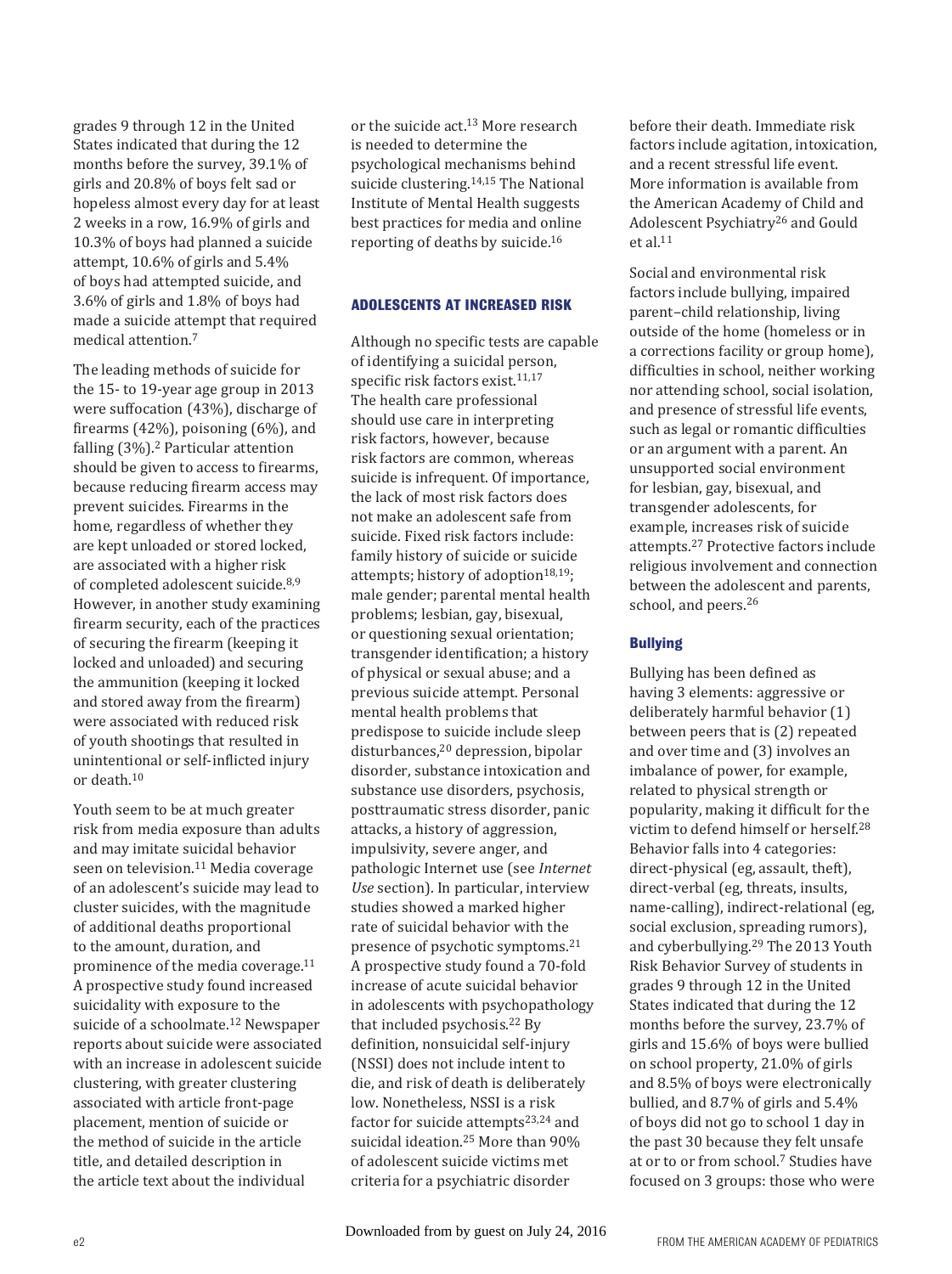victims, those who were bullies, and those who were both victims and bullies (bully/victims).30

Reviewing 31 studies, Klomek et al<sup>29</sup> found a clear relationship between both bullying victimization and perpetration and suicidal ideation and behavior in children and adolescents. Females were at risk regardless of frequency, whereas males were at higher risk only with frequent bullying. A review by Arseneault et al<sup>31</sup> cited evidence that bullying victimization is associated with severe baseline psychopathology, as well as individual characteristics and family factors, and that the psychopathology is made significantly worse by the victimization. Being the victim of school bullying or cyberbullying is associated with substantial distress, resulting in lower school performance and school attachment.32 Suicidal ideation and behavior were greater in those bullied with controlling for age, gender, race/ethnicity, and depressive symptomology.33 Suicidal ideation and behavior were increased in victims and bullies and were highest in bully/victims.34 Similar increases in suicide attempts were found comparing face-to-face bullying with cyberbullying, both for victims and bullies.35

Bullying predicts future mental health problems. Bullying behavior at 8 years of age was associated with later suicide attempts and completed suicides,<sup>36</sup> although among boys, frequent perpetration and victimization was not associated with attempts and completions after controlling for conduct and depressive symptoms. Among girls, frequent victimization was associated with later suicide attempts and completions even after controlling for conduct and depressive symptoms. High school students with the highest psychiatric impairment 4 years later were those who had been identified as at-risk for suicide *and* experiencing frequent bullying behavior. Copeland et al<sup>30</sup> found that children and adolescents involved in bullying behavior had the worst outcomes when they were both bullies and victims, leading to depression, anxiety, and suicidality (suicidality only among males) as adults. Assessment for adolescents with psychopathology, other signs of emotional distress, or unusual chronic complaints should include screening for participation in bullying as victims or bullies.

#### **Internet Use**

Pathologic Internet use correlates with suicidal ideation and NSSI.37 Self-reported daily use of video games and Internet exceeding 5 hours was strongly associated with higher levels of depression and suicidality (ideation and attempts) in adolescents.38 A more specific problem is that adolescents with suicidal ideation may be at particular risk for searching the Internet for information about suicide-related topics.39 Suicide-related searches were found to be associated with completed suicides among young adults.40 Prosuicide Web sites and online suicide pacts facilitate suicidal behavior, with adolescents and young adults at particular risk.37

A number of factors diminish the exposure of prosuicide Web sites. Web site results from the search term, "suicide," are predominantly of institutional origin, with content largely related to research and prevention. Although there are a substantial number of sites from private senders (these sites are often antimedical, antitreatment, and pro-suicide, $41$  including sites that advocate suicide or describe methods in detail<sup>42</sup>), suicide research and prevention sites tend to come up in searches more commonly. Clicking on links within each site keeps the reader in the site, strengthening the site's position. Methods sites and overtly prosuicide sites are

more isolated, decentralized, and unfocused; these are less prevalent among the first 100 search results, perhaps related to a recent and deliberate strategy by the internet search engines (eg, search engine optimization).41

Learning of another's suicide online may be another risk factor for youth.43 Exposure to such information is through online news sites (44%), social networking sites (25%), online discussion forums (15%), and video Web sites (15%). Social networking sites have particular importance, because these may afford information on suicidal behavior of social contacts that would not otherwise be available. Fortunately, exposure to information from social networking sites does not appear related to changes in suicidal ideation, with increased exposure mitigated by greater social support. Participation in online forums, however, was associated with increases in suicidal ideation, possibly related to anonymous discussions about mental health problems. For example, suicide attempts by susceptible individuals appear to have been encouraged by such conversations.  $44,45$ 

#### **INTERVIEWING THE ADOLESCENT**

Primary care pediatricians should be comfortable screening patients for suicide, mood disorders, and substance abuse and dependence. Ask about emotional difficulties and use of drugs and alcohol, identify lack of developmental progress, and estimate level of distress, impairment of functioning, and level of danger to self and others. Depression screening instruments shown to be valid in adolescents include the Patient Health Questionnaire (PHQ)-9 and PHQ-2.46 If needed, a referral should be made for appropriate mental health evaluation and treatment. In areas where the resources necessary to make a timely mental health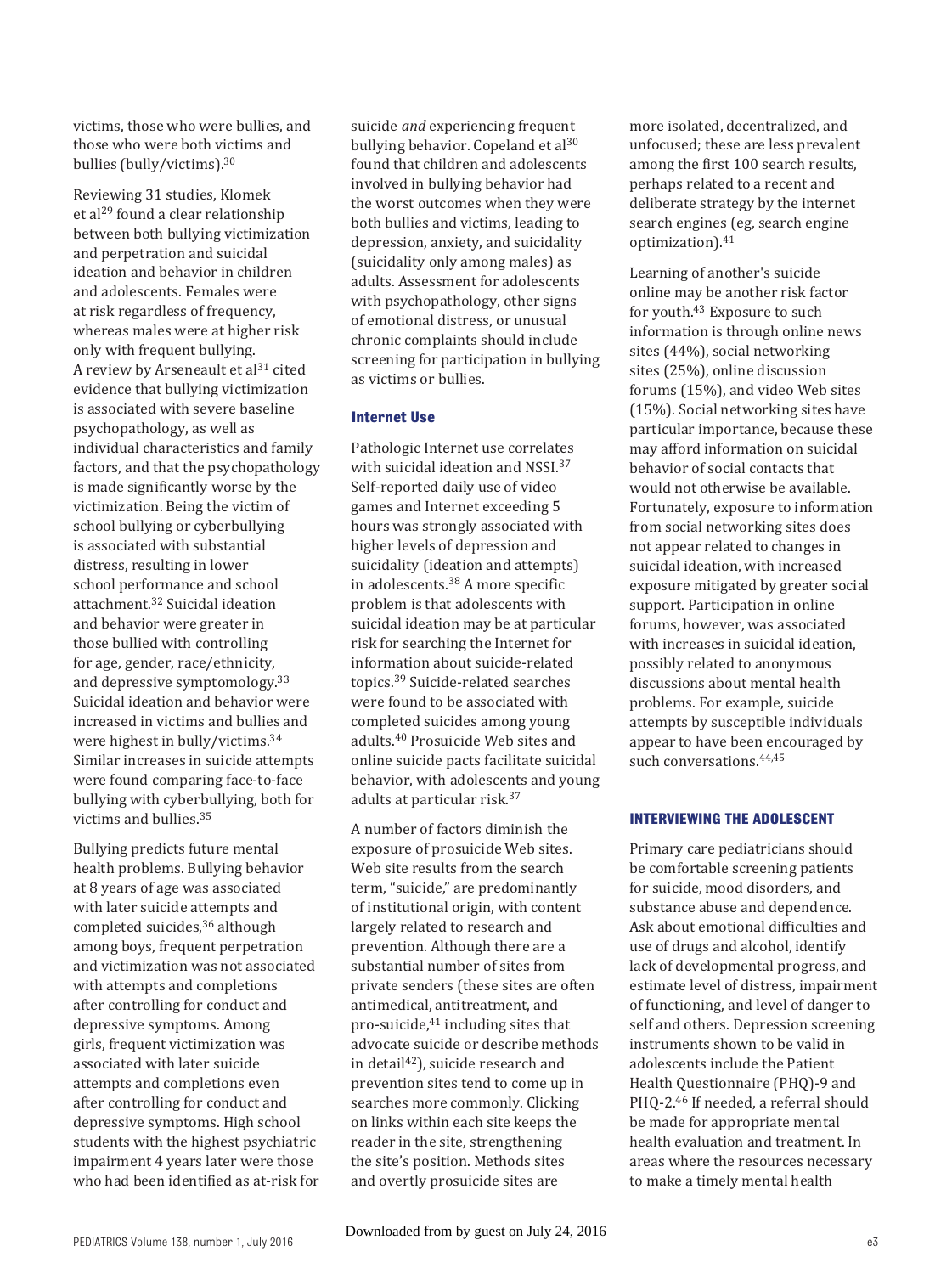referral are lacking, pediatricians are encouraged to obtain extra training and become competent in providing a more in-depth assessment.

Suicidal ideation may be assessed by directly asking or screening via self-report. Self-administered scales can be useful for screening, because adolescents may disclose information about suicidality on self-report that they deny in person. Scales, however, tend to be oversensitive and underspecific and lack predictive value. Adolescents who endorse suicidality on a scale should be assessed clinically. Screening tools useable in a primary care setting have not been shown to have more than limited ability to detect suicide risk in adolescents, 47 consistent with the findings of an earlier review.<sup>48</sup> Instruments studied in adolescent groups with high prevalence of suicidal ideation and behavior showed sensitivity of 52% to 87% and specificity of 60% to 85%; the results are only generalizable to high-risk populations. $49,50$ Suicide screening, at least in the school setting, does not appear to cause thoughts of suicide or other psychiatric symptoms in students.<sup>51,52</sup>

One approach to initiate a confidential inquiry into suicidal thoughts or concerns is to ask a general question, such as, "Have you ever thought about killing yourself or wished you were dead?" The question is best placed in the middle or toward the end of a list of questions about depressive symptoms. Regardless of the answer, the next question should be, "Have you ever done anything on purpose to hurt or kill yourself?" If the response to either question is positive, the pediatrician should obtain more detail (eg, nature of past and present thoughts and behaviors, time frame, intent, who knows and how they found out). Inquiry should include suicide plans ("If you were to kill yourself, how would you do it?"), whether there are firearms in the

home, and the response of the family. No data indicate that inquiry about suicide precipitates the behavior, even in high-risk students.<sup>51</sup>

The adolescent should be interviewed separately from the parent, because the patient may be more likely to withhold important information in the parent's presence. Information should also be sought from parents and others as appropriate. Although confidentiality is important in adolescent health care, for adolescents at risk to themselves or others, safety takes precedence over confidentiality; the adolescent should have this explained by the pediatrician so that he or she understands that at the onset. Pediatricians need to inform appropriate people, such as parent(s) and other providers, when they believe an adolescent is at risk for suicide and to share with the adolescent that there is a need to break confidentiality because of the risk of harm to the adolescent. As much as is possible, the sequence of events that preceded the threat should be determined, current problems and conflicts should be identified, and the degree of suicidal intent should be assessed. In addition, pediatricians should assess individual coping resources, accessible support systems, and attitudes of the adolescent and family toward intervention and follow-up.53 Questions should also be asked to elicit known risk factors. Note that it is acceptable and, in some cases, more appropriate for the patient to be referred to a mental health specialist to access the degree of suicide intent and relevant factors such as coping mechanisms and support systems.

Care in interviewing needs to be taken, because abrupt, intrusive questions could result in a reduction of rapport and a lower likelihood of the adolescent sharing mental health concerns. This is especially true during a brief encounter for an

unrelated concern. Initial questions should be open-ended and relatively nonthreatening. Examples include "Aside from [already stated non– mental health concern], how have you been doing?" "I know that a lot of people your age have a lot going on. What kinds of things have been on your mind or stressing you lately?" "How have things been going with [school, friends, parents, sports]?" When possible, more detailed questions should then follow, particularly during routine care visits or when a mental health concern is stated or suspected.

Suicidal thoughts or comments should never be dismissed as unimportant. Statements such as, "You've come really close to killing yourself," may, if true, acknowledge the deep despair of the youth and communicate to the adolescent that the interviewer understands how serious he or she has felt about dying. Such disclosures should be met with reassurance that the patient's pleas for assistance have been heard and that help will be sought.

Serious mood disorders, such as major depressive disorder or bipolar disorder, may present in adolescents in several ways.54 Some adolescents may come to the office with complaints similar to those of depressed adults, having symptoms, such as sad or down feelings most of the time, crying spells, guilty or worthless feelings, markedly diminished interest or pleasure in most activities, significant weight loss or weight gain or increase or decrease in appetite, insomnia or hypersomnia, fatigue or loss of energy, diminished ability to think or concentrate, and thoughts of death or suicide. The pediatrician should also look for adolescent behaviors that are characteristic of symptoms (Table 1).54 Some adolescents may present with irritability rather than depressed mood as the main manifestation. Other adolescents present for an acute care visit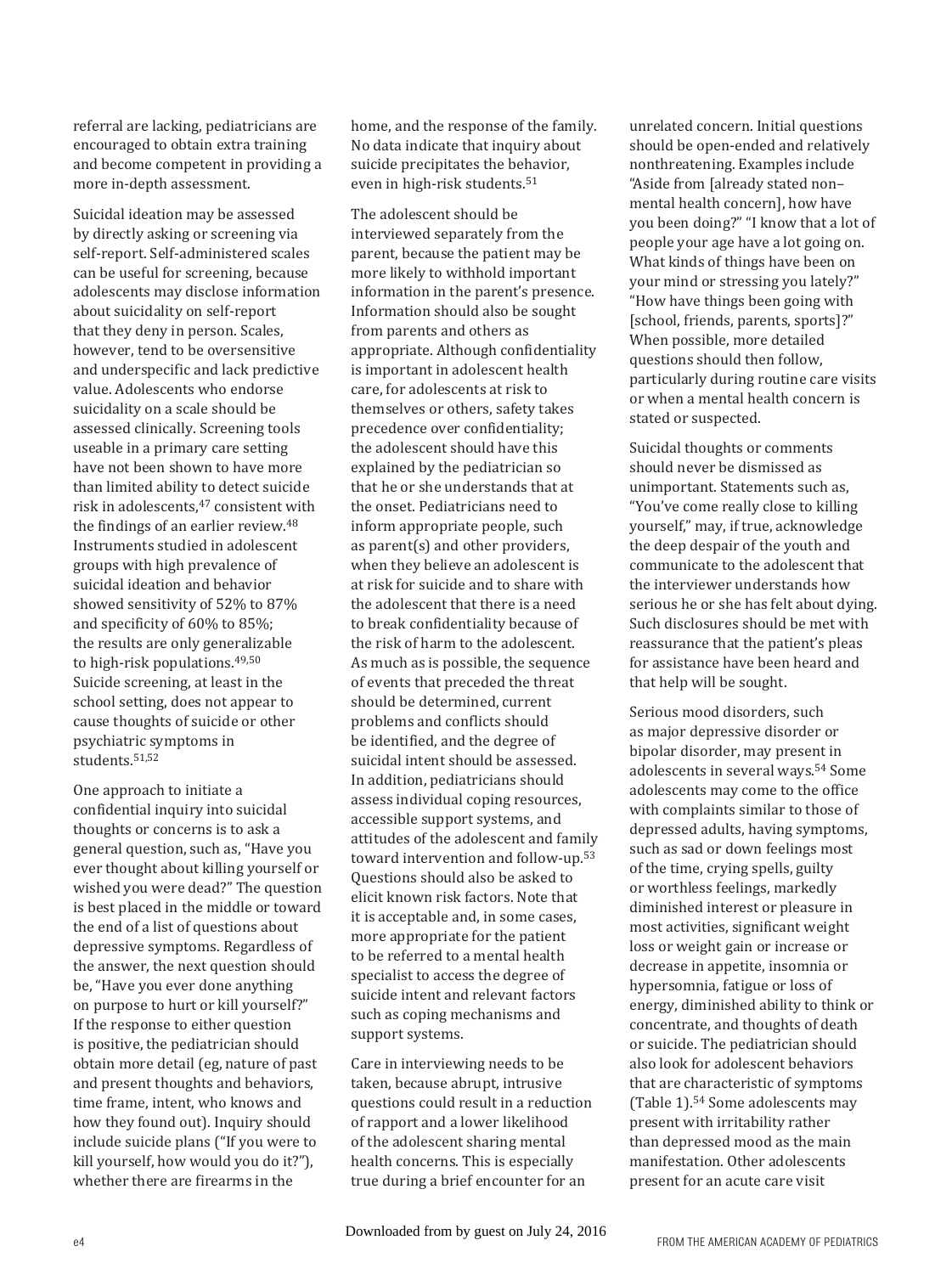with somatic symptoms, such as abdominal pain, chest pain, headache, lethargy, weight loss, dizziness and syncope, or other nonspecific symptoms<sup>55</sup> Others present with behavioral problems, such as truancy, deterioration in academic performance, running away from home, defiance of authorities, selfdestructive behavior, vandalism, substance use disorder, sexual acting out, and delinquency.56 Typically, symptoms of depression, mania, or a mixed state (depression and mania coexisting or rapidly alternating) can be elicited with careful questioning but may not be immediately obvious. The American Academy of Pediatrics (AAP) provides more information about adolescent bipolar disorder and the role of the pediatrician in screening, diagnosis, and management.57

At well-adolescent visits, adolescents who show any evidence of psychosocial or adaptive difficulties should be assessed regularly for mental health concerns and also asked about suicidal ideation, physical and sexual abuse, bullying, substance use, and sexual orientation. Depression screening is now recommended for all adolescents between the ages of 11 and 21 years of age in the third edition of *Bright Futures*. 58 The AAP developed a resource, "Addressing Mental Health Concerns in Primary Care: A Clinician's Toolkit," which is available for a fee.<sup>59</sup> The AAP also developed a Web site that provides resources and materials free of charge.<sup>60</sup> Identification and screening at acute care visits, when possible, is desirable, because mental health problems may manifest more strongly at these times.

#### **MANAGEMENT OF THE SUICIDAL ADOLESCENT**

Management depends on the degree of acute risk. Unfortunately, no one can accurately predict suicide, so

TABLE 1 Depressive Symptoms and Examples in Adolescents<sup>54</sup>

| Signs and Symptoms of Major<br>Depressive Disorder              | Signs of Depression Frequently Seen in Youth                                                                                             |
|-----------------------------------------------------------------|------------------------------------------------------------------------------------------------------------------------------------------|
| Depressed mood most of the day                                  | Irritable or cranky mood; preoccupation with song lyrics that<br>suggest life is meaningless                                             |
| Decreased interest/enjoyment in<br>once-favorite activities     | Loss of interest in sports, video games, and activities with friends                                                                     |
| Significant wt loss/gain                                        | Failure to gain wt as normally expected; anorexia or bulimia;<br>frequent complaints of physical illness (eg, headache, stomach<br>ache) |
| Insomnia or hypersomnia                                         | Excessive late-night TV; refusal to wake for school in the morning                                                                       |
| Psychomotor agitation/retardation                               | Talk of running away from home or efforts to do so                                                                                       |
| Fatigue or loss of energy                                       | Persistent boredom                                                                                                                       |
| Low self-esteem; feelings of guilt                              | Oppositional and/or negative behavior                                                                                                    |
| Decreased ability to concentrate;<br>indecisive                 | Poor performance in school; frequent absences                                                                                            |
| Recurrent thoughts of death or<br>suicidal ideation or behavior | Recurrent suicidal ideation or behavior (threats of suicide,<br>writing about death; giving away favorite toys or belongings)            |

even experts can only determine who is at higher risk. Intent is a key issue in the determination of risk. Examples of adolescents at high risk include: those with a plan or recent suicide attempt with a high probability of lethality; stated current intent to kill themselves; recent suicidal ideation or behavior accompanied by current agitation or severe hopelessness; and impulsivity and profoundly dysphoric mood associated with bipolar disorder, major depression, psychosis, or a substance use disorder. An absence of factors that indicate high risk, especially in the presence of a desire to receive help and a supportive family, suggests a lower risk but not necessarily a low risk. Low risk is difficult to determine. For example, an adolescent who has taken 8 ibuprofen tablets may have thought that it was a lethal dose and may do something more lethal the next time. Alternatively, the adolescent may have known that 8 ibuprofen tablets is not lethal and took the pills as a rehearsal for a lethal attempt. In the presence of a recent suicide attempt, the lack of current suicidal ideation may also be misleading if none of the factors that led to the attempt have changed or the reasons for the attempt are not understood. The benefit of the doubt is generally

on safety in the management of the suicidal adolescent.

The term "suicide gesture" should not be used, because it implies a low risk of suicide that may not be warranted. "Suicide attempt" is a more appropriate term for any deliberately self-harmful behavior or action that could reasonably be expected to produce self-harm and is accompanied by some degree of intent or desire for death as well as thinking by the patient at the time of the behavior that the behavior had even a small possibility of resulting in death. In a less-than-forthcoming patient, intent may be inferred by the lethality of the behavior, such as ingesting a large number of pills, or by an affirmative answer to a question such as, "At the time of your action, would you have thought it okay if you had died?"

Adolescents who initially may seem at low risk, joke about suicide, or seek treatment of repeated somatic complaints may be asking for help the only way they can. Their concerns should be assessed thoroughly. Adolescents who are judged to be at low risk of suicide should still receive close follow-up, referral for a timely mental health evaluation, or both if they should have any significant degree of dysfunction or distress from emotional or behavioral symptoms.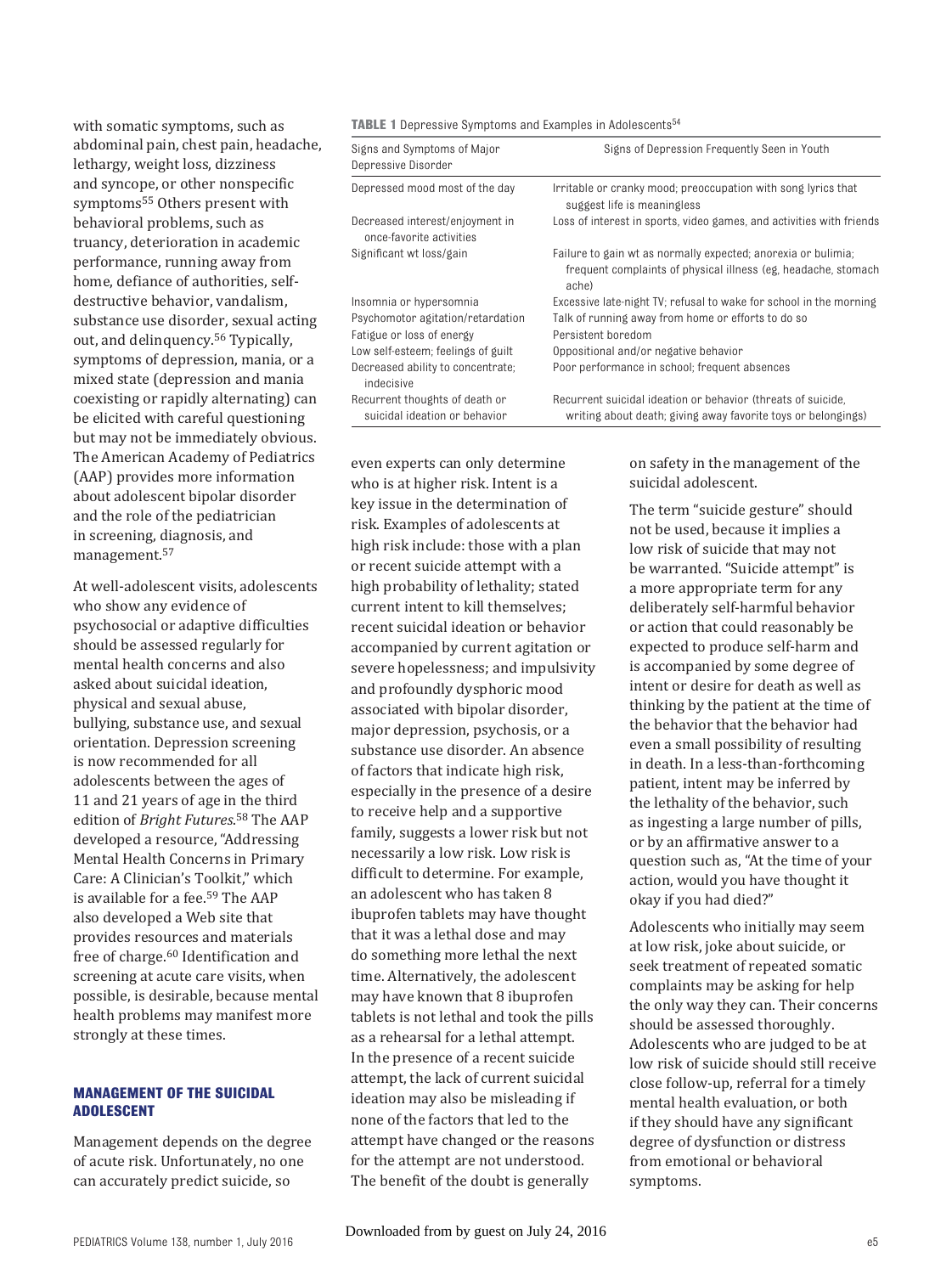For adolescents who seem to be at moderate or high risk of suicide or have attempted suicide, arrangements for immediate mental health professional evaluation should be made during the office visit. Options for immediate evaluation include hospitalization, transfer to an emergency department, or a same-day appointment with a mental health professional.

Intervention should be tailored to the adolescent's needs. Adolescents with a responsive and supportive family, little likelihood of acting on suicidal impulses (eg, thought of dying with no intent or plan for suicide), and someone who can take action if there is mood or behavior deterioration may require only outpatient treatment.17 In contrast, adolescents who have made previous attempts, exhibit a high degree of intent to commit suicide, show evidence of serious depression or other psychiatric illness, engage in substance use or have an active substance use disorder, have low impulse control, or have families who are unwilling to commit to counseling are at high risk and may require psychiatric hospitalization.

Although no controlled studies have been conducted to prove that admitting adolescents at high risk to a psychiatric unit saves lives, $17$ likely the safest course of action is hospitalization, thereby placing the adolescent in a safe and protected environment. An inpatient stay will allow time for a complete medical and psychiatric evaluation with initiation of therapy in a controlled setting as well as arrangement of appropriate mental health follow-up care.

Pediatricians can enhance continuity of care and adherence to treatment recommendations by maintaining contact with suicidal adolescents even after referrals are made. Collaborative care is encouraged, because it has been shown to result in greater reduction of depressive

symptoms in a primary care setting.<sup>61</sup> Recommendations should include that all firearms are removed from the home, because adolescents may still find access to locked guns stored in their home, and that medications, both prescription and over-the-counter, are locked up. Vigorous treatment of the underlying psychiatric disorder is important in decreasing short-term and long-term risk of suicide. Although asking the adolescent to agree to a contract against suicide has not been proven effective in preventing suicidal behavior,<sup>17</sup> the technique may still be helpful in assessing risk in that refusal to agree either not to harm oneself or to tell a specified person about intent to harm oneself is ominous. In addition, safety planning may help guide a patient and his or her family in what steps to take in moments of distress to ensure patient safety.

Working with a suicidal adolescent can be very difficult for those who are providing treatment. Suicide risk can only be reduced, not eliminated, and risk factors provide no more than guidance. Much of the information regarding risk factors is subjective and must be elicited from the adolescent, who may have his or her own agenda. Just as importantly, pediatricians need to be aware of their personal reactions to prevent interference in evaluation and treatment and overreaction or underreaction.

#### **ANTIDEPRESSANT MEDICATIONS AND SUICIDE**

The Food and Drug Administration (FDA) directive of October 2004 and heavy media coverage changed perceptions of antidepressant medications, and not favorably. The FDA directed pharmaceutical companies to label all antidepressant medications distributed in the United States with a "black-box warning" to alert health care providers to

an increased risk of suicidality (suicidal thinking and behavior) in children and adolescents being treated with these agents. The FDA did not prohibit the use of these medications in youth but called on clinicians to balance increased risk of suicidality with clinical need and to monitor closely "for clinical worsening, suicidality, or unusual changes in behavior."62 The warning particularly stressed the need for close monitoring during the first few months of treatment and after dose changes.

The warning by the FDA was prompted by a finding that in 24 clinical trials that involved more than 4400 child and adolescent patients and 9 different antidepressant medications, spontaneously reported suicidal ideation or behavior was present in 4% of subjects who were receiving medication and in just half that (2%) of subjects who were receiving a placebo. No completed suicides occurred during any of the studies. In the same studies, however, only a slight reduction of suicidality was found when subjects were asked directly at each visit about suicidal ideation and behavior, which was considered a contradictory finding. The method of asking directly does not rely on spontaneous reports and is considered to be more reliable than the spontaneous events report method used by the FDA to support the black-box warning.<sup>63</sup> In addition, a reanalysis of the data including 7 additional studies and using a more conservative model showed only a trivial 0.7% increase in the risk of suicidal ideation or behavior in those receiving antidepressant medications.64

Subsequent studies have addressed the validity of the black-box warning and suggest that, for appropriate youth, the risk of not prescribing antidepressant medication is significantly higher than the risk of prescribing. Gibbons et al<sup>65</sup> conducted a reanalysis of all sponsor-conducted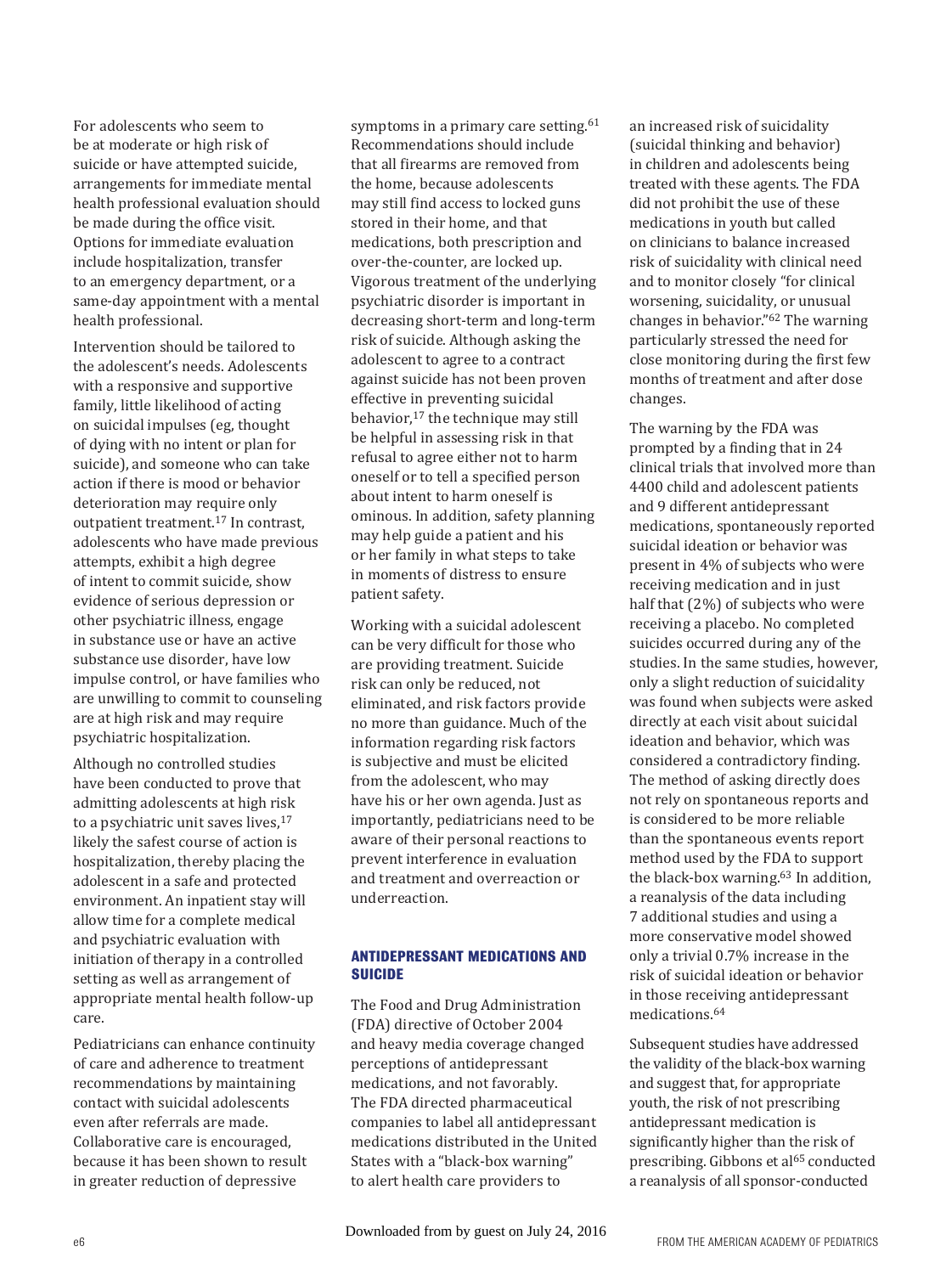randomized controlled trials of fluoxetine and venlafaxine, which included 12 adult, 4 geriatric, and 4 youth studies of fluoxetine and 21 adult trials of venlafaxine. Adult and geriatric patients treated with both medications showed decreased suicidal thoughts and behaviors, an effect mediated by the decreases of depressive symptoms with treatment. No significant treatment effect on suicidal thoughts and behaviors was found with youth treated with fluoxetine, although depressive symptoms in fluoxetine-treated patients decreased more quickly than symptoms in patients receiving placebo. There was no overall greater rate of suicidal thoughts and behaviors in the treatment groups versus the placebo groups. The finding of increased suicidal ideation and behavior in the treatment groups that formed the basis of the FDA black-box warning on antidepressant use in children and adolescents was not found in this reanalysis of the fluoxetine studies. More importantly, these reanalyses demonstrated the efficacy of fluoxetine in the treatment of depression in youth. Patients in all age and drug groups had significantly greater improvement relative to patients in placebo groups, with youth having the largest differential rate of remission over 6 weeks—46.6% of patients receiving fluoxetine versus 16.5% of those receiving placebo.66

Suicidal ideation and behavior are common, and suicides are vastly less common, which makes it difficult to relate a change in one to a change in the other.63 Examining all available observational studies, Dudley et al<sup>67</sup> found that recent exposure to selective serotonin reuptake inhibitor medications was rare (1.6%) for young people who died by suicide, supporting the conclusion that most of the suicide victims did not have the potential benefit of antidepressants at the time of their deaths. The study suggests that whether antidepressants increase suicidal

thoughts or behaviors in adolescents, few actual suicides are related to current use of the medications.

Several studies showed a negative correlation between antidepressant prescribing and completed adolescent suicide. The 28% decrease in completed suicides in the 10- to 19-year-old age group from 1990 to 2000 may have been at least partly a result of the increase in youth antidepressant prescribing over the same time period. Analyzing US data by examining prescribing and suicide in each of 588 2-digit zip code zones showed a significant (*P* < .001) 0.23-per-100 000 annual decrease in adolescent suicide with every 1% increase in antidepressant prescribing.68 A second study analyzed county-level data during the period from1996 to1998 and found that higher selective serotonin reuptake inhibitor prescription rates significantly correlated with lower suicide rates among children and adolescents 5 to 14 years of age.<sup>69</sup> Using a decision analysis model, Cougnard et al70 calculated that antidepressant treatment of children and adolescents would prevent 31.9% of suicides of depressed subjects, similar to findings in the adult (32.2%) and geriatric (32.3%) age groups.

The FDA advisory panel was aware that the black-box warning could have the unintended effect of limiting access to necessary and effective treatment $63$  and reported that prescriptions of antidepressants for children and adolescents decreased by 19% in the third quarter of 2004 and 16% in the fourth quarter compared with the year before.<sup>71</sup> Claims data for Tennessee Medicaid showed a 33% reduction of new users of antidepressants 21 months after the black-box warning.72 US national managed care data showed reduced diagnosing of pediatric depression and a 58% reduction of antidepressant prescribing compared with what was predicted by the preadvisory trend.73 Decreased

antidepressant prescribing was also seen with chart review.74 Most of the reductions in diagnosing and prescribing were related to substantial reductions by primary care providers, with these reductions persisting through 2007.75 Studies differed as to whether there was<sup>76</sup> or was not<sup> $73,74$ </sup> a compensatory increase of psychotherapy treatment during the same time period.

Concern was expressed that the reduction of antidepressant prescribing may be related to the increase in US youth suicides from 2003 to 2004 after a decade of steady declines.<sup>77</sup> Gibbons et al<sup>78</sup> found that antidepressant prescribing for youth decreased by 22% in both the United States and the Netherlands the year after the black-box warnings in both countries and a reduction in prescribing was observed across all ages. From 2003 to 2004, the youth suicide rate in the United States increased by 14%; from 2003 to 2005, the youth suicide rate in the Netherlands increased by 49%. Across age groups, data showed a significant inverse correlation between prescribing and change in suicide rate. The authors suggested that the warnings could have had the unintended effect of increasing the rate of youth suicide.78 Examining health insurance claims data for 1.1 million adolescents, 1.4 million young adults, and 5 million adults, the rate of psychotropic medication poisonings, a validate proxy for suicide attempts, was found to have increased significantly in adolescents (21.7%) and young adults (33.7%), but not in adults (5.2%), in the second year after the FDA black-box warning, corresponding with decreases in antidepressant prescribing (adolescents, –31.0%; young adults,  $-24.3\%$ ; adults,  $-14.5\%$ ).<sup>79</sup>

Regardless of whether the use of antidepressant medications changes the risk of suicide, depression is an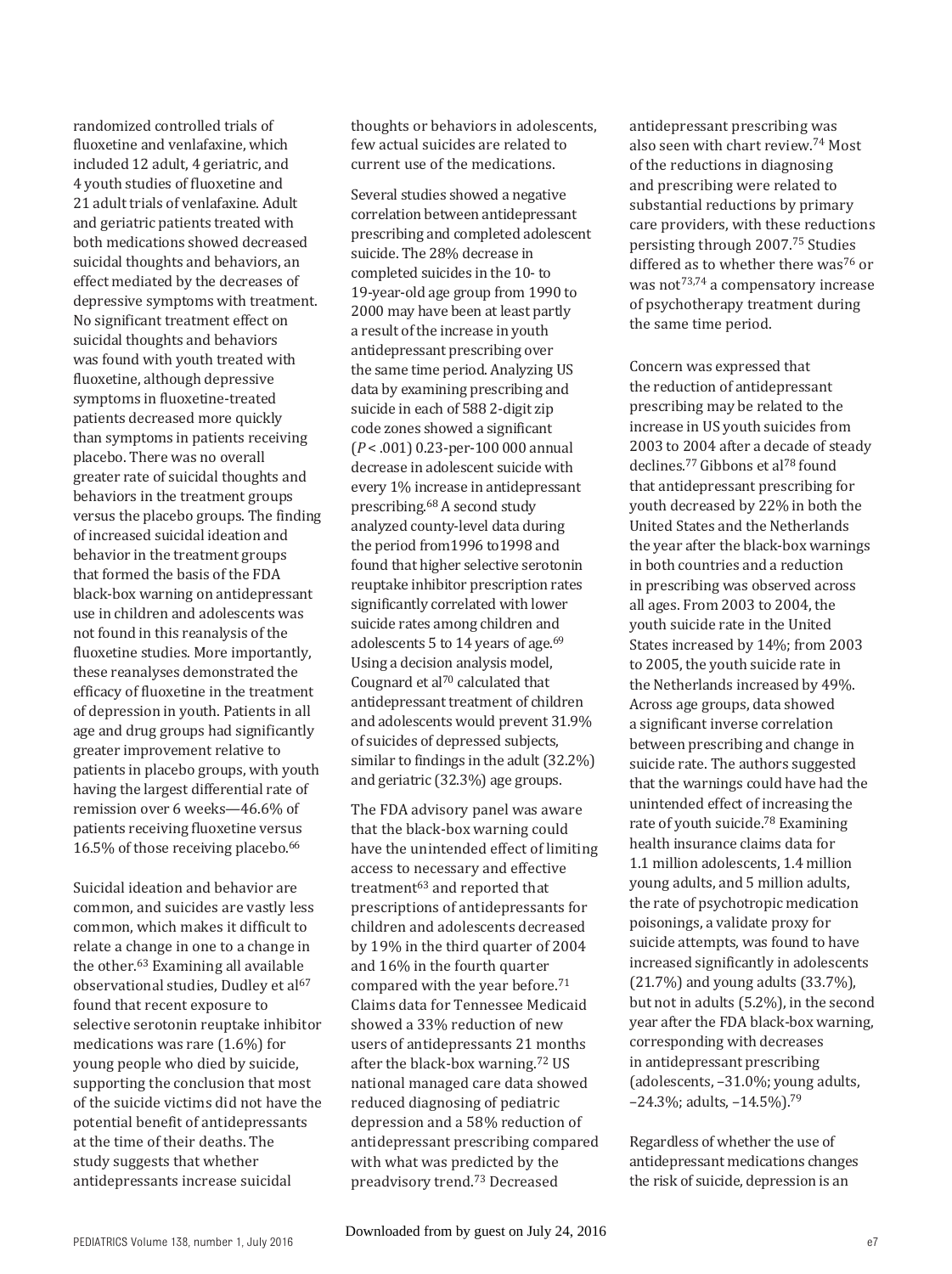important suicide risk factor, and careful monitoring of adolescents' mental health and behavioral status is critically important, particularly when initiating or changing treatment. Furthermore, despite the aforementioned new information, the FDA has not removed or changed the black-box warning; the warning should be discussed with parents or guardians and appropriately documented. The American Psychiatric Association and the American Academy of Child and Adolescent Psychiatry recommended a monitoring approach $63$  that enlists the parents or guardians in the responsibility for monitoring and individualizing the frequency and nature of monitoring to the needs of the patient and the family. This approach potentially increases the effectiveness of monitoring and provides greater flexibility, thus reducing a barrier to prescribing. Warning signs for family members to contact the prescribing physician are listed in Table 2.63

#### **SUMMARY**

- 1. Adolescent suicide is an important public health problem.
- 2. Knowledge of risk factors, particularly mood disorders, psychosis, and bullying victimization and perpetration, may assist in the identification of adolescents who are at higher risk.
- 3. It is important to know and use appropriate techniques for interviewing potentially suicidal adolescents.
- 4. Mood disorders predisposing adolescents to suicide have a variety of presentations.
- 5. Management options depend on the degree of suicide risk.
- 6. Treatment with antidepressant medication is important when indicated.

**TABLE 2** Treatment With Antidepressant Medication: Warning Signs for Family Members To Contact the Physician

New or more frequent thoughts of wanting to die Self-destructive behavior Signs of increased anxiety/panic, agitation, aggressiveness, impulsivity, insomnia, or irritability New or more involuntary restlessness (akathesia), such as pacing or fidgeting Extreme degree of elation or energy Fast, driven speech New onset of unrealistic plans or goals

#### **ADVICE FOR PEDIATRICIANS**

- 1. Ask questions about mood disorders, use of drugs and alcohol, suicidal thoughts, bullying, sexual orientation, and other risk factors associated with suicide in routine history taking throughout adolescence. Know the risk factors (eg, signs and symptoms of depression) associated with adolescent suicide and screen routinely for depression. Consider using a depression screening instrument, such as the PHQ-9 or PHQ-2, at health maintenance visits from 11 to 21 years of age and as needed at acute care visits.46
- 2. Educate yourself and your patients about the benefits and risks of antidepressant medications. Patients with depression should be carefully monitored, with appropriately frequent appointments and education of the family regarding warning signs for when to call you, especially after the initiation of antidepressant medication treatment and with dose changes. Recent studies suggest that, for appropriate youth, the benefits of antidepressant medications outweigh the risks.
- 3. Recognize the medical and psychiatric needs of the suicidal adolescent and work closely with families and health care professionals involved in the management and follow-up of youth who are at risk or have attempted suicide. Develop working relationships with

emergency departments and colleagues in child and adolescent psychiatry, clinical psychology, and other mental health professions to optimally evaluate and manage the care of adolescents who are at risk for suicide. Because mental and physical health services are often provided through different systems of care, extra effort is necessary to ensure good communication, continuity, and follow-up through the medical home.

- 4. Because resources for adolescents and physicians vary by community, become familiar with local, state, and national resources that are concerned with treatment of psychopathology and suicide prevention in youth, including local hospitals with psychiatric units, mental health agencies, family and children's services, crisis hotlines, and crisis intervention centers. Compile the names and contact information of local mental health resources and providers and make that information available to patients/ families when needed.
- 5. Because there is great variation among general pediatricians in training and comfort with assessing and treating patients with mental health problems, as well as in access to appropriate mental health resources, consider additional training and ongoing education in diagnosing and managing adolescent mood disorders, especially if practicing in an underserved area.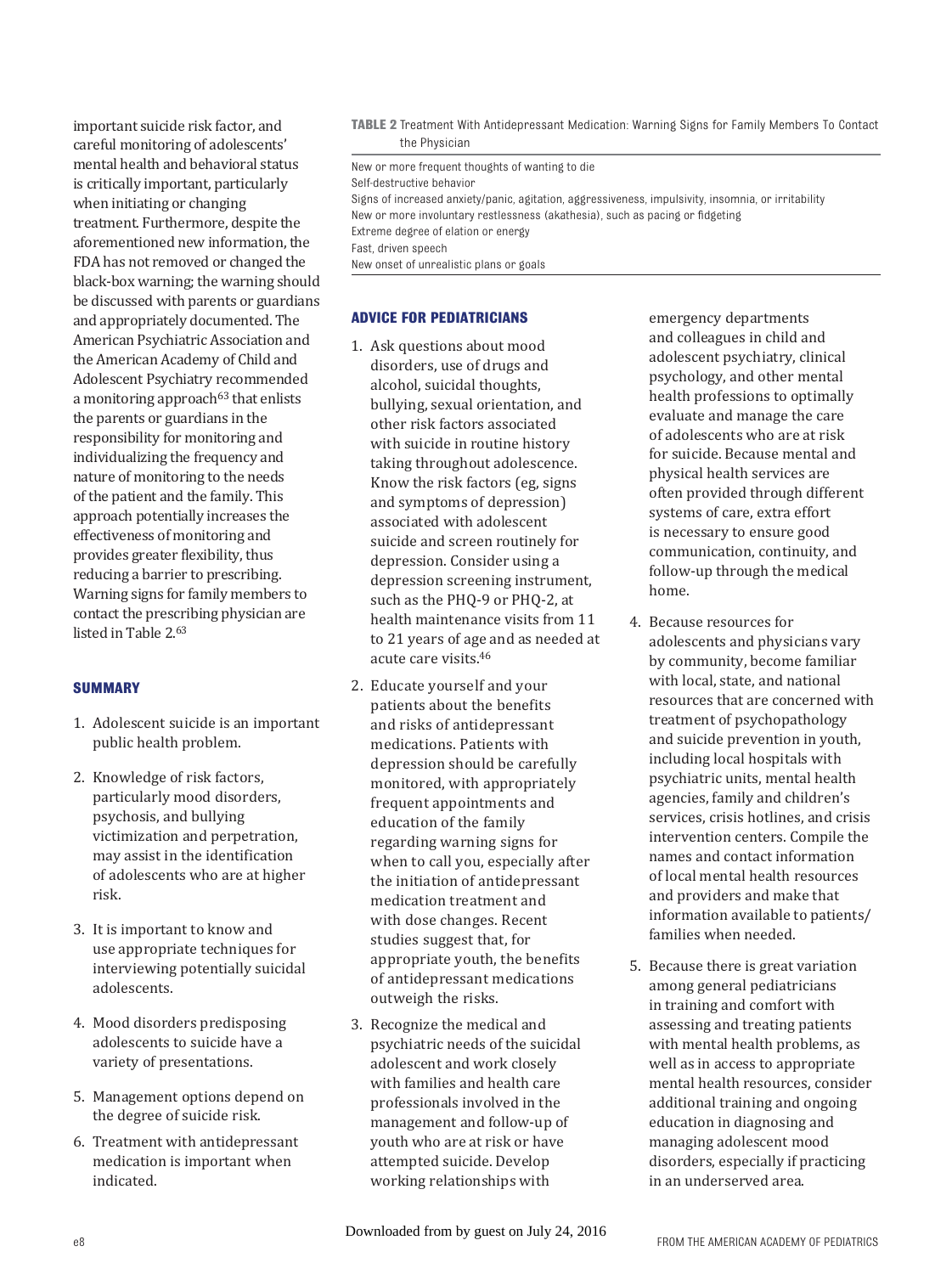Pediatricians with fewer resources still have an important role in screening, comanaging with mental health professionals, and referring patients when necessary (as recommended in *Bright Futures, Fourth Edition*).

6. During routine evaluations and where consistent with state law, ask whether firearms are kept in the home and discuss with parents the increased risk of adolescent suicide with the presence of firearms. Specifically for adolescents at risk for suicide, advise parents to remove guns and ammunition from the house and secure supplies of prescription and over-thecounter medications.

#### **LEAD AUTHOR**

Benjamin Shain, MD, PhD

#### **COMMITTEE ON ADOLESCENCE, 2014-2015**

Paula K. Braverman, MD, Chairperson William P. Adelman, MD Elizabeth M. Alderman, MD, FSHAM Cora C. Breuner, MD, MPH David A. Levine, MD Arik V. Marcell, MD, MPH Rebecca F. O'Brien, MD

#### **LIAISONS**

Laurie L. Hornberger, MD, MPH – *Section on Adolescent Health* Margo Lane, MD, FRCPC – *Canadian Pediatric Society* Julie Strickland, MD – *American College of Obstetricians and Gynecologists* Benjamin Shain, MD, PhD – *American Academy of Child and Adolescent Psychiatry*

#### **STAFF**

Karen Smith James Baumberger, MPP

#### **ABBREVIATIONS**

AAP: American Academy of Pediatrics FDA: Food and Drug Administration NSSI: nonsuicidal self-injury PHQ: Patient Health

Questionnaire

#### **REFERENCES**

- 1. O'Carroll PW, Potter LB, Mercy JA. Programs for the prevention of suicide among adolescents and young adults. *MMWR Recomm Rep*. 1994;43(RR-6):1–7
- 2. Centers for Disease Control and Prevention. CDC Wonder [database]: mortality query. Available at: http:// wonder.cdc.gov. Accessed April 24, 2015
- 3. American Psychiatric Association, Committee on Adolescence. *Adolescent Suicide*. Washington, DC: American Psychiatric Press; 1996
- 4. Grunbaum JA, Kann L, Kinchen S, et al; Centers for Disease Control and Prevention. Youth risk behavior surveillance--United States, 2003. [published corrections appear in *MMWR Morb Mortal Wkly Rep*. 2004;53(24):536 and *MMWR Morb Mortal Wkly Rep*. 2005;54(24):608] *MMWR Surveill Summ*. 2004;53(2):1–96
- 5. Husain SA. Current perspective on the role of psychological factors in adolescent suicide. *Psychiatr Ann*. 1990;20(3):122–127
- 6. Committee On Adolescence. Officebased care for lesbian, gay, bisexual, transgender, and questioning youth. *Pediatrics*. 2013;132(1):198–203
- 7. Kann L, Kinchen S, Shanklin SL, et al; Centers for Disease Control and Prevention (CDC). Youth risk behavior surveillance--United States, 2013. *MMWR Suppl*. 2014;63(4):1–168
- 8. Brent DA, Perper JA, Allman CJ, Moritz GM, Wartella ME, Zelenak JP. The presence and accessibility of firearms in the homes of adolescent suicides. A case-control study. *JAMA*. 1991;266(21):2989–2995
- 9. American Academy of Pediatrics, Committee on Injury and Poison Prevention. Firearm injuries affecting the pediatric population. *Pediatrics*. 1992;89(4 pt 2):788–790
- 10. Grossman DC, Mueller BA, Riedy C, et al. Gun storage practices and risk of youth suicide and unintentional firearm injuries. JAMA. 2005;293(6):707–714
- 11. Gould MS, Greenberg T, Velting DM, Shaffer D. Youth suicide risk and

preventive interventions: a review of the past 10 years. *J Am Acad Child Adolesc Psychiatry*. 2003;42(4):386–405

- 12. Swanson SA, Colman I. Association between exposure to suicide and suicidality outcomes in youth. *CMAJ*. 2013;185(10):870–877
- 13. Gould MS, Kleinman MH, Lake AM, Forman J, Midle JB. Newspaper coverage of suicide and initiation of suicide clusters in teenagers in the USA, 1988-96: a retrospective, population-based, case-control study. *Lancet Psychiatry*. 2014;1(1):34–43
- 14. Haw C, Hawton K, Niedzwiedz C, Platt S. Suicide clusters: a review of risk factors and mechanisms. *Suicide Life Threat Behav*. 2013;43(1):97–108
- 15. Ali MM, Dwyer DS, Rizzo JA. The social contagion effect of suicidal behavior in adolescents: does it really exist? *J Ment Health Policy Econ*. 2011;14(1):3–12
- 16. National Institute of Mental Health. Recommendations for reporting on suicide. Available at: www. nimh. nih.gov/health/topics/suicideprevention/recommendations-forreporting-on-suicide.shtml. Accessed July 27, 2015
- 17. American Academy of Child and Adolescent Psychiatry. Practice parameter for the assessment and treatment of children and adolescents with suicidal behavior. *J Am Acad Child Adolesc Psychiatry*. 2001;40(7 Suppl):24S–51S
- 18. Slap G, Goodman E, Huang B. Adoption as a risk factor for attempted suicide during adolescence. *Pediatrics*. 2001;108(2). Available at: http:// pediatrics. aappublications. org/ content/108/2/e30
- 19. Keyes MA, Malone SM, Sharma A, Iacono WG, McGue M. Risk of suicide attempt in adopted and nonadopted offspring. *Pediatrics*. 2013;132(4):639–646
- 20. Goldstein TR, Bridge JA, Brent DA. Sleep disturbance preceding completed suicide in adolescents. *J Consult Clin Psychol*. 2008;76(1):84–91
- 21. Kelleher I, Lynch F, Harley M, et al. Psychotic symptoms in adolescence index risk for suicidal behavior: findings from 2 population-based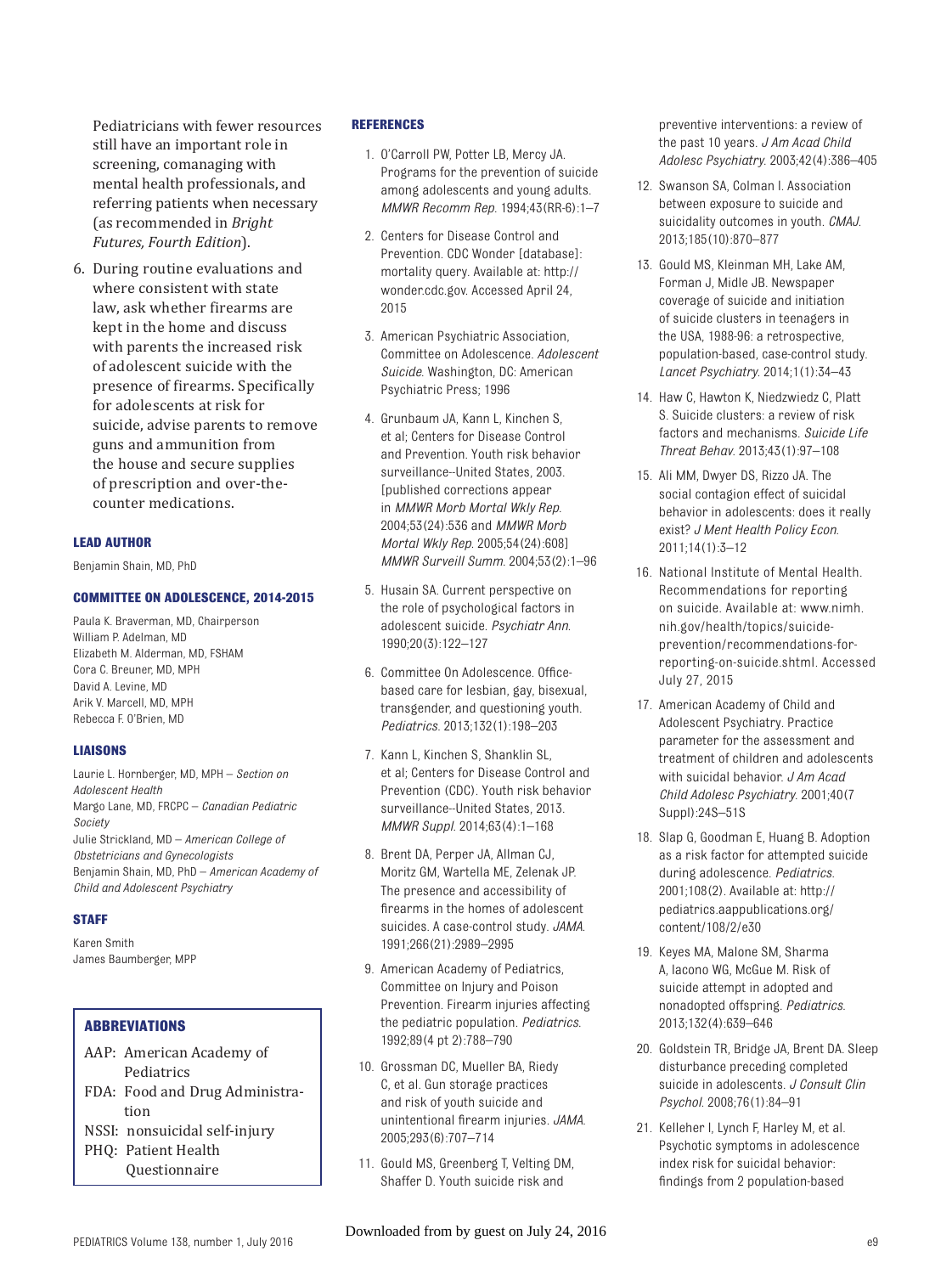case-control clinical interview studies. *Arch Gen Psychiatry*. 2012;69(12):1277–1283

- 22. Kelleher I, Corcoran P, Keeley H, et al. Psychotic symptoms and population risk for suicide attempt: a prospective cohort study. *JAMA Psychiatry*. 2013;70(9):940–948
- 23. Asarnow JR, Porta G, Spirito A, et al. Suicide attempts and nonsuicidal self-injury in the treatment of resistant depression in adolescents: findings from the TORDIA study. *J Am Acad Child Adolesc Psychiatry*. 2011;50(8):772–781
- 24. Wilkinson PO. Nonsuicidal self-injury: a clear marker for suicide risk. *J Am Acad Child Adolesc Psychiatry*. 2011;50(8):741–743
- 25. Cox LJ, Stanley BH, Melhem NM, et al. Familial and individual correlates of nonsuicidal self-injury in the offspring of mood-disordered parents. *J Clin Psychiatry*. 2012;73(6):813–820
- 26. American Academy of Child and Adolescent Psychiatry Web site. Available at: www.aacap.org. Accessed July 27, 2015
- 27. Hatzenbuehler ML. The social environment and suicide attempts in lesbian, gay, and bisexual youth. *Pediatrics*. 2011;127(5):896–903
- 28. Olweus D. Bullying at school: basic facts and effects of a school based intervention program. *J Child Psychol Psychiatry*. 1994;35(7):1171–1190
- 29. Brunstein Klomek A, Sourander A, Gould M. The association of suicide and bullying in childhood to young adulthood: a review of cross-sectional and longitudinal research findings. *Can J Psychiatry*. 2010;55(5):282–288
- 30. Copeland WE, Wolke D, Angold A, Costello EJ. Adult psychiatric outcomes of bullying and being bullied by peers in childhood and adolescence. *JAMA Psychiatry*. 2013;70(4):419–426
- 31. Arseneault L, Bowes L, Shakoor S. Bullying victimization in youths and mental health problems: 'much ado about nothing'? *Psychol Med*. 2010;40(5):717–729
- 32. Schneider SK, O'Donnell L, Stueve A, Coulter RW. Cyberbullying, school bullying, and psychological distress: a regional census of high school

students. *Am J Public Health*. 2012;102(1):171–177

- 33. Kaminski JW, Fang X. Victimization by peers and adolescent suicide in three US samples. *J Pediatr*. 2009;155(5):683–688
- 34. Winsper C, Lereya T, Zanarini M, Wolke D. Involvement in bullying and suiciderelated behavior at 11 years: a prospective birth cohort study. *J Am Acad Child Adolesc Psychiatry*. 2012;51(3):271–282.e3
- 35. Hinduja S, Patchin JW. Bullying, cyberbullying, and suicide. *Arch Suicide Res*. 2010;14(3):206–221
- 36. Klomek AB, Sourander A, Niemelä S, et al. Childhood bullying behaviors as a risk for suicide attempts and completed suicides: a populationbased birth cohort study. *J Am Acad Child Adolesc Psychiatry*. 2009;48(3):254–261
- 37. Durkee T, Hadlaczky G, Westerlund M, Carli V. Internet pathways in suicidality: a review of the evidence. *Int J Environ Res Public Health*. 2011;8(10):3938–3952
- 38. Messias E, Castro J, Saini A, Usman M, Peeples D. Sadness, suicide, and their association with video game and internet overuse among teens: results from the youth risk behavior survey 2007 and 2009. *Suicide Life Threat Behav*. 2011;41(3):307–315
- 39. Katsumata Y, Matsumoto T, Kitani M, Takeshima T. Electronic media use and suicidal ideation in Japanese adolescents. *Psychiatry Clin Neurosci*. 2008;62(6):744–746
- 40. Hagihara A, Miyazaki S, Abe T. Internet suicide searches and the incidence of suicide in young people in Japan. *Eur Arch Psychiatry Clin Neurosci*. 2012;262(1):39–46
- 41. Westerlund M, Hadlaczky G, Wasserman D. The representation of suicide on the Internet: implications for clinicians. *J Med Internet Res*. 2012;14(5):e122
- 42. Kemp CG, Collings SC. Hyperlinked suicide: assessing the prominence and accessibility of suicide websites. *Crisis*. 2011;32(3):143–151
- 43. Dunlop SM, More E, Romer D. Where do youth learn about suicides on

the Internet, and what influence does this have on suicidal ideation? *J Child Psychol Psychiatry*. 2011;52(10):1073–1080

- 44. Becker K, Schmidt MH. Internet chat rooms and suicide. *J Am Acad Child Adolesc Psychiatry*. 2004;43(3):246–247
- 45. Becker K, Mayer M, Nagenborg M, El-Faddagh M, Schmidt MH. Parasuicide online: Can suicide websites trigger suicidal behaviour in predisposed adolescents? *Nord J Psychiatry*. 2004;58(2):111–114
- 46. Allgaier AK, Pietsch K, Frühe B, Sigl-Glöckner J, Schulte-Körne G. Screening for depression in adolescents: validity of the patient health questionnaire in pediatric care. *Depress Anxiety*. 2012;29(10):906–913
- 47. O'Connor E, Gaynes BN, Burda BU, Soh C, Whitlock EP. Screening for and treatment of suicide risk relevant to primary care: a systematic review for the U.S. Preventive Services Task Force. *Ann Intern Med*. 2013;158(10):741–754
- 48. Peña JB, Caine ED. Screening as an approach for adolescent suicide prevention. *Suicide Life Threat Behav*. 2006;36(6):614–637
- 49. Thompson EA, Eggert LL. Using the suicide risk screen to identify suicidal adolescents among potential high school dropouts. *J Am Acad Child Adolesc Psychiatry*. 1999;38(12):1506–1514
- 50. Holi MM, Pelkonen M, Karlsson L, et al. Detecting suicidality among adolescent outpatients: evaluation of trained clinicians' suicidality assessment against a structured diagnostic assessment made by trained raters. *BMC Psychiatry*. 2008;8:97
- 51. Gould MS, Marrocco FA, Kleinman M, et al. Evaluating iatrogenic risk of youth suicide screening programs: a randomized controlled trial. *JAMA*. 2005;293(13):1635–1643
- 52. Robinson J, Pan Yuen H, Martin C, et al. Does screening high school students for psychological distress, deliberate self-harm, or suicidal ideation cause distress--and is it acceptable? An Australian-based study. *Crisis*. 2011;32(5):254–263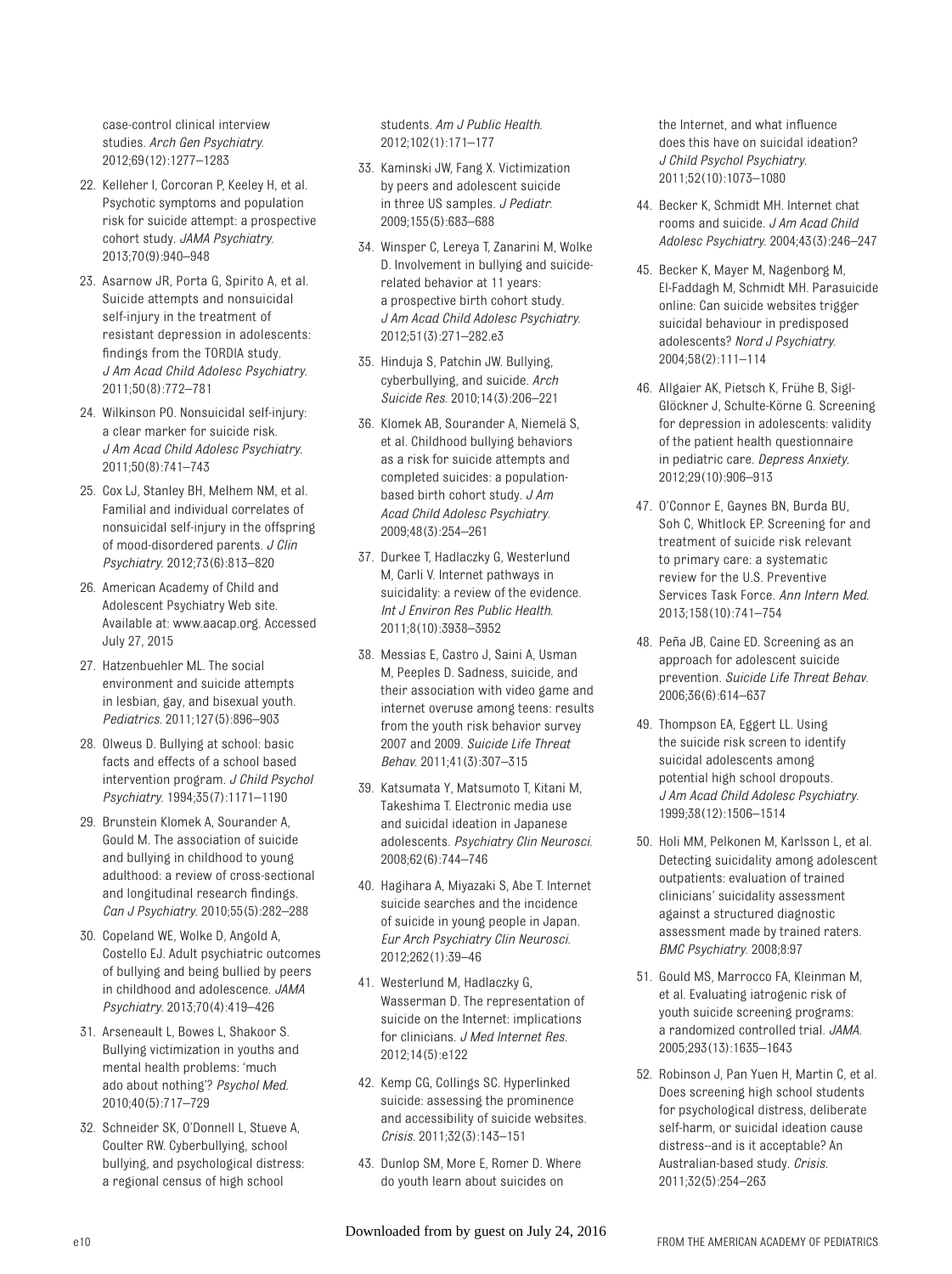- 53. King RA; American Academy of Child and Adolescent Psychiatry. Practice parameters for the psychiatric assessment of children and adolescents. *J Am Acad Child Adolesc Psychiatry*. 1997;36(10 Suppl):4S–20S
- 54. American Psychiatric Association. *Diagnostic and Statistical Manual of Mental Disorders (DS-5)*. 5th ed. Washington, DC: American Psychiatric Association; 2013
- 55. Wolraich ML, Felice ME, Drotar D, eds. The Classification of Child *and Adolescent Mental Diagnoses in Primary Care: Diagnostic and Statistical Manual for Primary Care (DSM-PC), Child and Adolescent Version*. Elk Grove Village, IL: American Academy of Pediatrics; 1996
- 56. Birmaher B, Brent D, Bernet W, et al; AACAP Work Group on Quality Issues. Practice parameter for the assessment and treatment of children and adolescents with depressive disorders. *J Am Acad Child Adolesc Psychiatry*. 2007;46(11):1503–1526
- 57. Shain BN; COMMITTEE ON ADOLESCENCE. Collaborative role of the pediatrician in the diagnosis and management of bipolar disorder in adolescents. *Pediatrics*. 2012;130(6). Available at: http://pediatrics.aappublications.org/ content/130/6/e1725
- 58. American Acadamy of Pediatrics. *Bright Futures: Guidelines for Health Supervision of Infants, Children, and Adolescents.* 4th ed. 2016, In press.
- 59. American Academy of Pediatrics, Task Force on Mental Health. *Addressing Mental Health Concerns in Primary Care: A Clinician's Toolkit*. Elk Grove Village, IL: American Academy of Pediatrics; 2010
- 60. American Academy of Pediatrics. Mental health initiatives. Available at: https://www.aap.org/en-us/advocacyand-policy/aap-health-initiatives/ Mental-Health/Pages/Primary-Care-Tools. aspx. Accessed July 27, 2015
- 61. Richardson LP, Ludman E, McCauley E, et al. Collaborative care for adolescents with depression in primary care: a randomized clinical trial. *JAMA*. 2014;312(8):809–816
- 62. US Food and Drug Administration. FDA public health advisory: suicidality in children and adolescents being treated with antidepressant medications. Available at: www.fda.gov/Safety/ MedWatch/SafetyInformation/ SafetyAlertsforHumanMedicalProduct s/ ucm155488. htm. Accessed July 27, 2015
- 63. American Psychiatric Association and American Academy of Child and Adolescent Psychiatry. The use of medication in treating childhood and adolescent depression: information for physicians. Available at: www. parentsmedguide. org/ physiciansmedguide.pdf. Accessed July 27, 2015
- 64. Bridge JA, Iyengar S, Salary CB, et al. Clinical response and risk for reported suicidal ideation and suicide attempts in pediatric antidepressant treatment: a meta-analysis of randomized controlled trials. *JAMA*. 2007;297(15):1683–1696
- 65. Gibbons RD, Brown CH, Hur K, Davis J, Mann JJ. Suicidal thoughts and behavior with antidepressant treatment: reanalysis of the randomized placebo-controlled studies of fl uoxetine and venlafaxine. *Arch Gen Psychiatry*. 2012;69(6):580–587
- 66. Gibbons RD, Hur K, Brown CH, Davis JM, Mann JJ. Benefits from antidepressants: synthesis of 6-week patient-level outcomes from double-blind placebo-controlled randomized trials of fluoxetine and venlafaxine. *Arch Gen Psychiatry*. 2012;69(6):572–579
- 67. Dudley M, Goldney R, Hadzi-Pavlovic D. Are adolescents dying by suicide taking SSRI antidepressants? A review of observational studies. *Australas Psychiatry*. 2010;18(3):242–245
- 68. Olfson M, Shaffer D, Marcus SC, Greenberg T. Relationship between antidepressant medication treatment and suicide in adolescents. *Arch Gen Psychiatry*. 2003;60(10):978–982
- 69. Gibbons RD, Hur K, Bhaumik DK, Mann JJ. The relationship between antidepressant prescription rates and rate of early adolescent suicide. *Am J Psychiatry*. 2006;163(11):1898–1904
- 70. Cougnard A, Verdoux H, Grolleau A, Moride Y, Begaud B, Tournier M. Impact of antidepressants on the risk of suicide in patients with depression in real-life conditions: a decision analysis model. *Psychol Med*. 2009;39(8):1307–1315
- 71. Kilgore C. Dropoff seen in prescribing of antidepressants. Clinical Psychiatry News. 2005;33(3):1–6
- 72. Kurian BT, Ray WA, Arbogast PG, Fuchs DC, Dudley JA, Cooper WO. Effect of regulatory warnings on antidepressant prescribing for children and adolescents. *Arch Pediatr Adolesc Med*. 2007;161(7):690–696
- 73. Libby AM, Brent DA, Morrato EH, Orton HD, Allen R, Valuck RJ. Decline in treatment of pediatric depression after FDA advisory on risk of suicidality with SSRIs. *Am J Psychiatry*. 2007;164(6):884–891
- 74. Singh T, Prakash A, Rais T, Kumari N. Decreased use of antidepressants in youth after US Food and Drug Administration black box warning. *Psychiatry (Edgmont)*. 2009;6(10):30–34
- 75. Libby AM, Orton HD, Valuck RJ. Persisting decline in depression treatment after FDA warnings. *Arch Gen Psychiatry*. 2009;66(6):633–639
- 76. Valluri S, Zito JM, Safer DJ, Zuckerman IH, Mullins CD, Korelitz JJ. Impact of the 2004 Food and Drug Administration pediatric suicidality warning on antidepressant and psychotherapy treatment for new-onset depression. *Med Care*. 2010;48(11):947–954
- 77. Rosack J. Impact of FDA warning questioned in suicide rise. *Psychiatric News*. 2007;42(5):1–4
- 78. Gibbons RD, Brown CH, Hur K, et al. Early evidence on the effects of regulators' suicidality warnings on SSRI prescriptions and suicide in children and adolescents. *Am J Psychiatry*. 2007;164(9):1356–1363
- 79. Lu CY, Zhang F, Lakoma MD, et al. Changes in antidepressant use by young people and suicidal behavior after FDA warnings and media coverage: quasi-experimental study. *BMJ*. 2014;348:g3596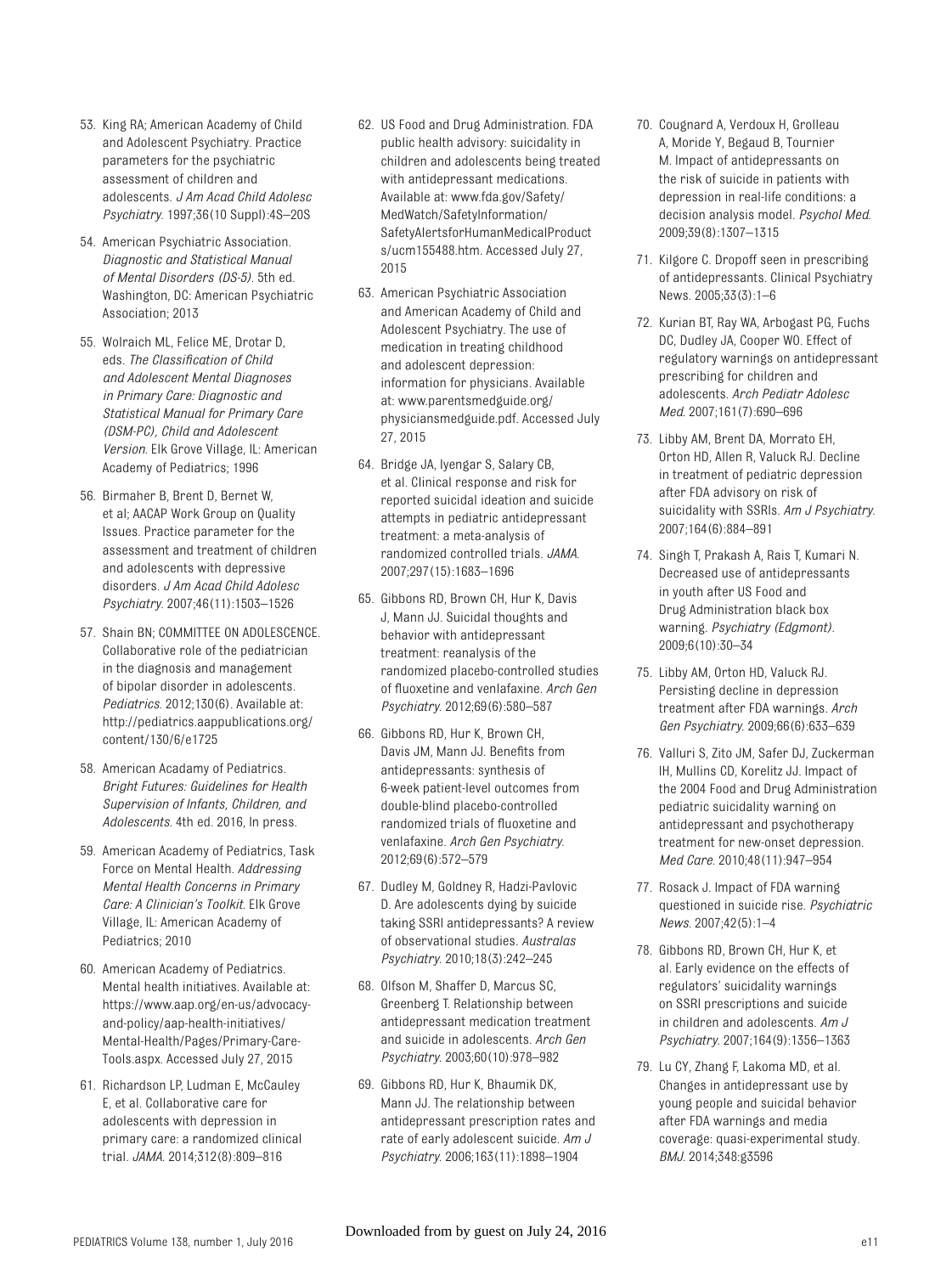### DOI: 10.1542/peds.2016-1420 *Pediatrics*; originally published online June 27, 2016; Benjamin Shain and COMMITTEE ON ADOLESCENCE **Suicide and Suicide Attempts in Adolescents**

| Updated Information $\&$<br><b>Services</b> | including high resolution figures, can be found at:<br>/content/early/2016/06/24/peds.2016-1420.full.html                                                                            |
|---------------------------------------------|--------------------------------------------------------------------------------------------------------------------------------------------------------------------------------------|
| <b>References</b>                           | This article cites 66 articles, 9 of which can be accessed free<br>at:<br>/content/early/2016/06/24/peds.2016-1420.full.html#ref-list-1                                              |
| <b>Subspecialty Collections</b>             | This article, along with others on similar topics, appears in<br>the following collection(s):<br><b>Adolescent Health/Medicine</b><br>/cgi/collection/adolescent_health:medicine_sub |
| <b>Permissions &amp; Licensing</b>          | Information about reproducing this article in parts (figures,<br>tables) or in its entirety can be found online at:<br>/site/misc/Permissions.xhtml                                  |
| <b>Reprints</b>                             | Information about ordering reprints can be found online:<br>/site/misc/reprints.xhtml                                                                                                |

rights reserved. Print ISSN: 0031-4005. Online ISSN: 1098-4275. Grove Village, Illinois, 60007. Copyright  $\ddot{\odot}$  2016 by the American Academy of Pediatrics. All and trademarked by the American Academy of Pediatrics, 141 Northwest Point Boulevard, Elk publication, it has been published continuously since 1948. PEDIATRICS is owned, published, PEDIATRICS is the official journal of the American Academy of Pediatrics. A monthly





DEDICATED TO THE HEALTH OF ALL CHILDREN™